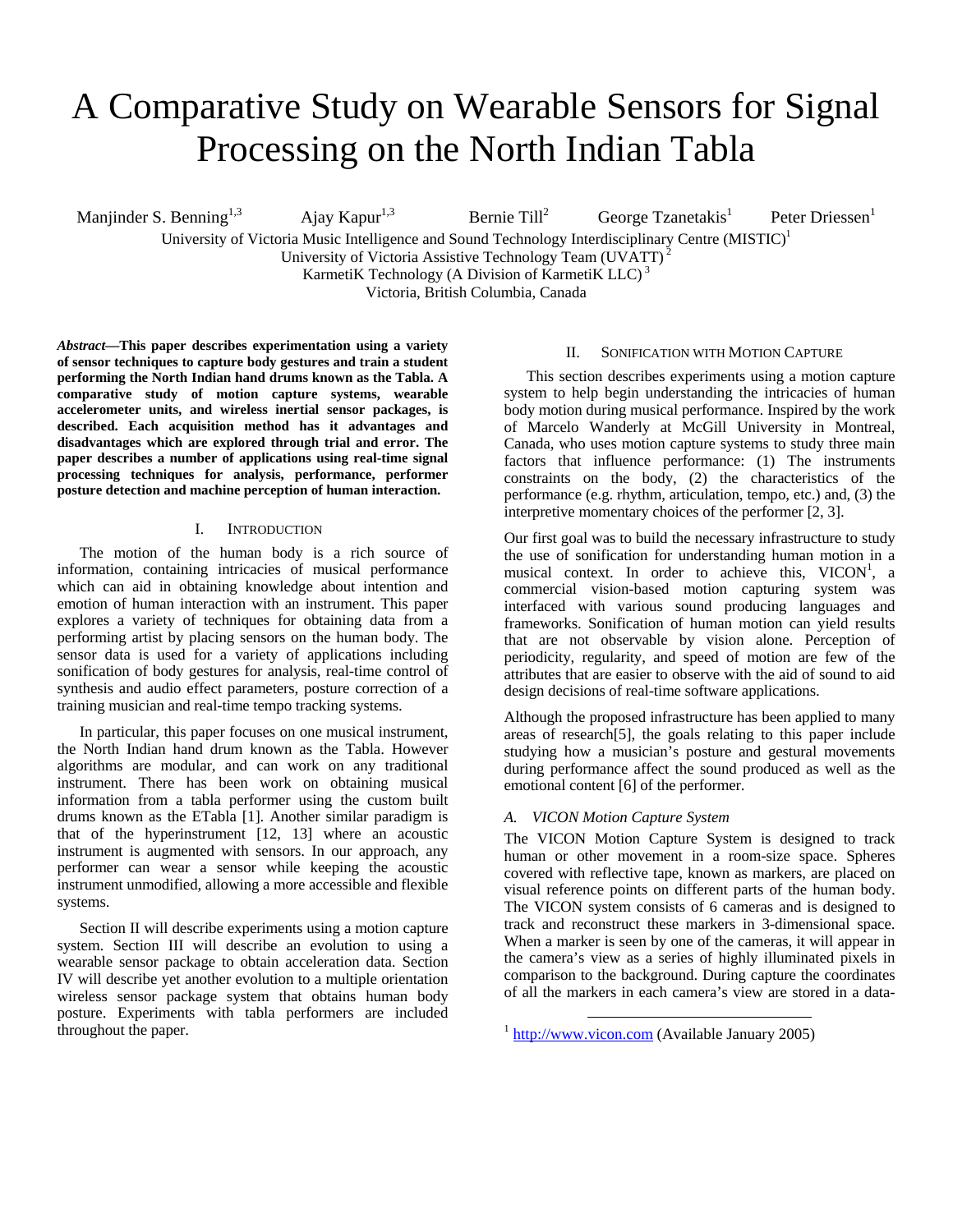station. The VICON system then links the correct positions of each marker together to form continuous trajectories, which represent the paths that each marker has taken throughout the capture and thus how the subject has moved over time. At least three of the cameras must view a marker for the point to be captured. Continuous signals are obtained through interpolation [7]. The VICON system measured the trajectories of each subject's movement in 3D space at a sampling rate of 120 Hz, however newer systems have much higher sample rates (1-2 kHz) for more precise data.

## *B. Experimental Procedure*

After motion capture trials are run using the VICON system, all data is labeled and interpolation algorithms are run to obtain continuous streams of marker positions. Next, each trial is exported to a text file. The first line of the text file contains the label names of the markers, delineated by a comma. Each line is time stamped and represents the x-, y-, z-, coordinates of all the markers for that particular time instance.

Tabla performance recordings were of traditional *Tin Taal Theka* excerpts of 16-beat cycles. As shown in [Figure 1,](#page-1-0) a full model of the right hand was captured using a custom built VICON plugin to capture 28 marker points. Once the data is collected, the files are imported into the desired synthesis synthesis languages: STK[8], Marsyas[9], and ChucK[10].

<span id="page-1-0"></span>

Figure 1 - Screenshot of data capturing process for tabla performance.

# *C. Discussion*

First, we are interested in finding which markers contain musical information. This is tested using STK's physical models of the instrument, in order to try and reproduce a performance, using the marker's data to control parameters of appropriate physical models. Our goal is to find how few markers can be used in order to reconstruct a musical phrase. Another interesting question is to observe interchanging traditional mappings (e.g. map plucking hand to bowing, and bowing hand to plucking) to obtain new types of sound.

Another area of interest is to observe ancillary gestures during performance (e.g. how the head moves during a performance). Specifically, the following questions are asked: When a performer plays the same composition, do the ancillary body gestures move in the same way? What is the minimum number of markers that need to be the same in order for the same performance to be played? What type of information do the ancillary markers obtain? Answering these questions using the proposed framework allows observations of subtle differences in movements that are difficult to see using only visual feedback. The challenge with the tabla is the precise timing of fingers. Thus we use a detailed model of the hand, as described above, in order to preserve the performance.

# III. REAL-TIME MODULATION AND TEMPO TRACKING WITH THE KIOM

The VICON Motion Capture System provides an immense amount of data for analysis and research. However, the system used is not real-time (although real-time versions of hardware/software commercially exist). VICON system and other motion capture systems are very expensive, and cumbersome/impossible to move on stage for performance. Also, the markers which are stuck on the musicians tend to fall off and lighting conditions must meet requirements for ideal capture. These drawbacks have influenced the invention of the KiOm [11] wearable sensor. This section describes the use of wearable sensor technology to control parameters of audio effects for real-time musical signal processing and real-time tempo tracking of a tabla performance.

Traditional instrument performance techniques are preserved while the system modifies the resulting sound based upon the movements of the performer. Gesture data from a performing artist is captured using a three-axis accelerometer packages that is converted to MIDI (Musical Instrument Digital Interface) messages using microcontroller technology. Traditionally, sensors are used to drive synthesis algorithms directly, completely separating the sound source from the gesture. Our paradigm, and the key novelty of this work, is to keep traditional instrument performance technique, modifying the amplified acoustic signal with sensor data controlling a number of audio effect parameters.

As well as musical signal processing on the audio signal, onsets of the KiOm data along with onsets from the RMS of the audio signal are used as input into a Kalman Filter based real-time tempo tracking system [16]. For this experiment a KiOm was attached to the top of the right hand wrist to capture the movements of a tabla performer to aid in machine perception of tempo.

# *A. The KiOm*

The *KiOm* is built using a Kionix KXM5[2](#page-1-1)-1050<sup>2</sup> three-axis accelerometer. The three streams of analog gesture data from

<span id="page-1-1"></span> $2 \text{ http://www.kionix.com/}$  (February 2005)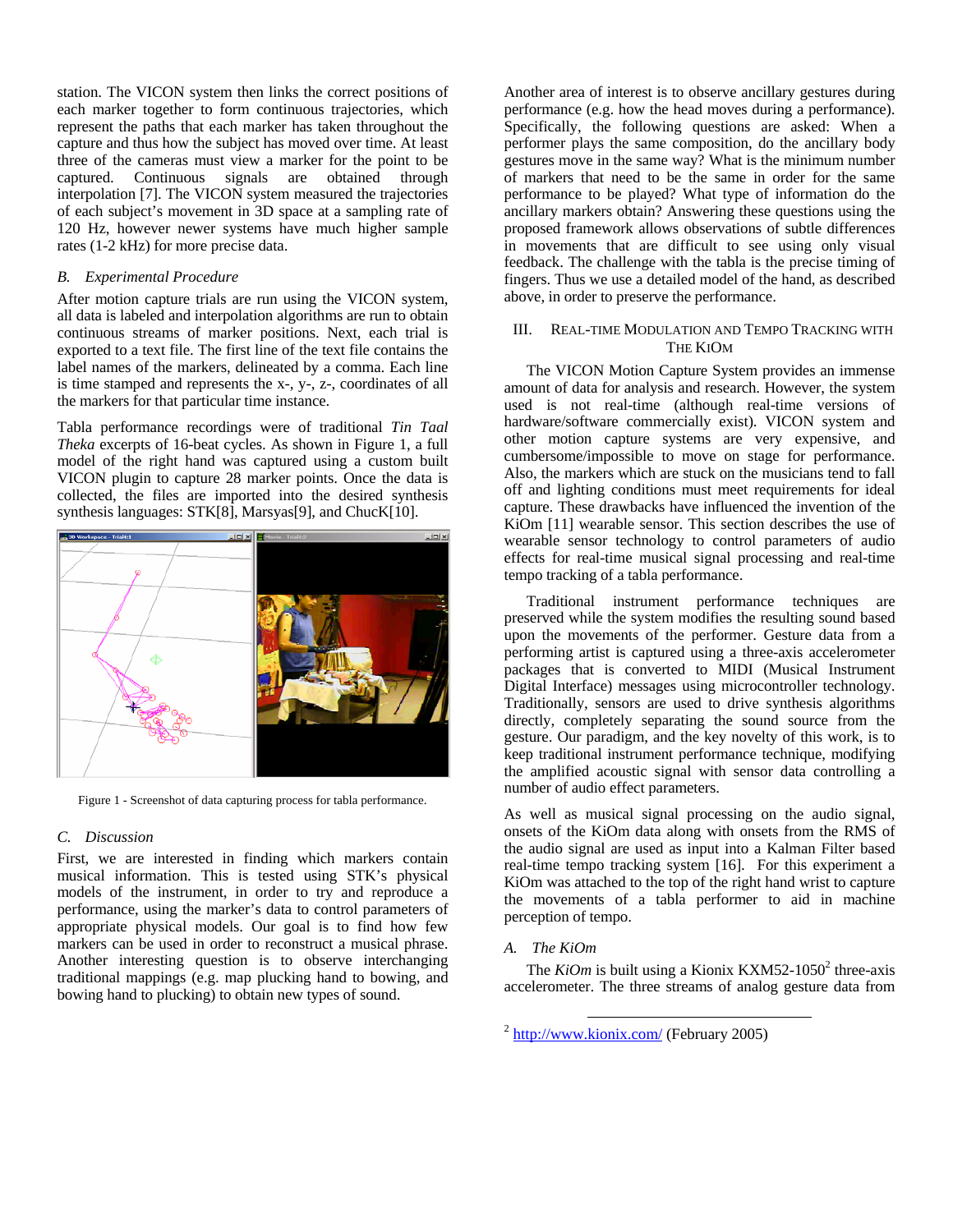the sensor is read by the internal ADC of the Microchip PIC 18F2320<sup>3</sup>. These streams are converted to MIDI messages for use with most musical hardware/synthesizers.

## *B. Discussion of Real-Time Effect Modulation*

The wearable prototype sensor was first placed on the hands of a tabla (North Indian drum) player during performance. The drummer was told to play with traditional technique. Because of the rhythmic nature and movement of the drummer's hands during the performance, using the gesture-captured data to effect the sounds of the drums was successful. Our favorite algorithms were controlling parameters of ring modulation and reverb. Similar results were obtained by placing the sensors on the feet of the drummer while playing bass drum.

### *C. Tempo Tracking Experimental Procedure*

For our experiments we recorded a data set of a performer playing the tabla with a KiOm on the right hand. Audio files were captured at a sampling rate of 44100 Hz. 3 axes of acceleration data in MIDI format were also recorded. While playing, the performer listened to a constant tempo metronome through headphones. 52 trials were recorded, with each trial lasting 30 seconds. Trials were evenly split into 80, 100, 120, and 140 BPM, using the metronome connected to the headphones. The performer would begin each trial by playing a *Tin Taal Theka* at a quarter note tempo, and then a second time at double the tempo. The rest of the trial was an improvised session in tempo with the metronome.

Onset detection algorithms were applied to the audio and sensor signals to gather periodicity information of the music performance. The RMS energy of the audio signal and the magnitude of the KiOm 3-axes accelerations are calculated. A peak-picking algorithm is applied to the derivatives of each signal to find onset locations. An adaptive peak-picking algorithm is applied on the KiOm data to compensate for the large variability in wrist movement during performance. In order to detect this underlying tempo period we utilize a realtime Kalman filtering algorithm for each sequence of onsets transmitted as MIDI signals.

Real-time tempo tracking is performed using a probabilistic Particle Filter. The algorithm tests various hypotheses of the output of a switching Kalman Filter against noisy onset measurements providing an optimal estimate of the beat period and beat [16]. Noisy onset measurements, extracted from the various sensor streams, are used as input to a real-time implementation of the tempo tracking algorithm [17]. In order to model the onset sequence we use a linear dynamical system as proposed by Cemgil, see [16] for a detailed explanation of the tempo tracker. In the following section the accuracy of the two estimated beat period streams is evaluated. In addition we show that late fusion of the streams can significantly improve tempo detection accuracy.

### *D. Results*

Table I shows the percentages of frames for which the tempo was correctly estimated. Tempo estimates are generated at 86Hz resulting in approximately 2600 estimates/30 second clip in the dataset. From the percentages of Table I, we can conclude that when using a single acquisition method, the Audio and KiOm obtained the similar results at slower tempos, and the audio signal was best for faster tempos.

| <b>TEMPO TRACKING RESULTS</b><br>TABLE I. |
|-------------------------------------------|
|-------------------------------------------|

|                     | Tempo (BPM)                              |     |     |     |
|---------------------|------------------------------------------|-----|-----|-----|
|                     | <b>Signal</b><br>80<br><i>100</i><br>120 |     | 140 |     |
| Audio               | 67%                                      | 86% | 79% | 72% |
| KiOm                | 65%                                      | 81% | 68% | 60% |
| <b>LATE FUSION:</b> |                                          |     |     |     |
| Audio/KiOm          | 91%                                      | 93% | 85% | 80% |

When looking carefully through the detected onsets from the two types of acquisition methods, we observed that they exhibit outliers and discontinuities at times. To address this problem we utilize a late fusion approach where we consider each acquisition method in turn for discontinuities. If a discontinuity is found, we consider the next acquisition method to make a final decision. By fusing the acquisition methods together, we are able to get more accurate results. At all BPM's the late fusion of the Audio and KiOm data streams generate stronger tempo tracking results than either stream individually. The most improvement can be seen at 80 BPM's.

#### IV. POSTURE DETECTION WITH THE WISP

The Wireless Inertial Sensor Package (WISP) [14] was designed by the third author specifically for the task of capturing human body movements. A WISP was attached to the right elbow of a tabla student to help them achieve correct right arm posture. Also, Multiple WISP's are being experimented with to obtain posture information of the head, neck, back, and left arm.

#### *A. The WISP*

The WISP is a highly integrated IMU with on-board DSP and radio communication resources. It consists of a triaxial differential capacitance accelerometer, a triaxial magnetoresistive bridge magnetometer, a pair of biaxial vibrating mass coriolis-type rate gyros, and a NTC thermistor. This permits temperature-compensated measurements of linear acceleration, orientation, and angular velocity. The first generation prototype of WISP, shown in [Figure 2](#page-3-0) next to a Canadian two-dollar coin, uses a 900 MHz transceiver with a 50Kb/s data rate. With a volume of less than  $13 \text{cm}^3$  and a mass

<span id="page-2-0"></span> <sup>3</sup> <http://www.microchip.com/>(February 2005)